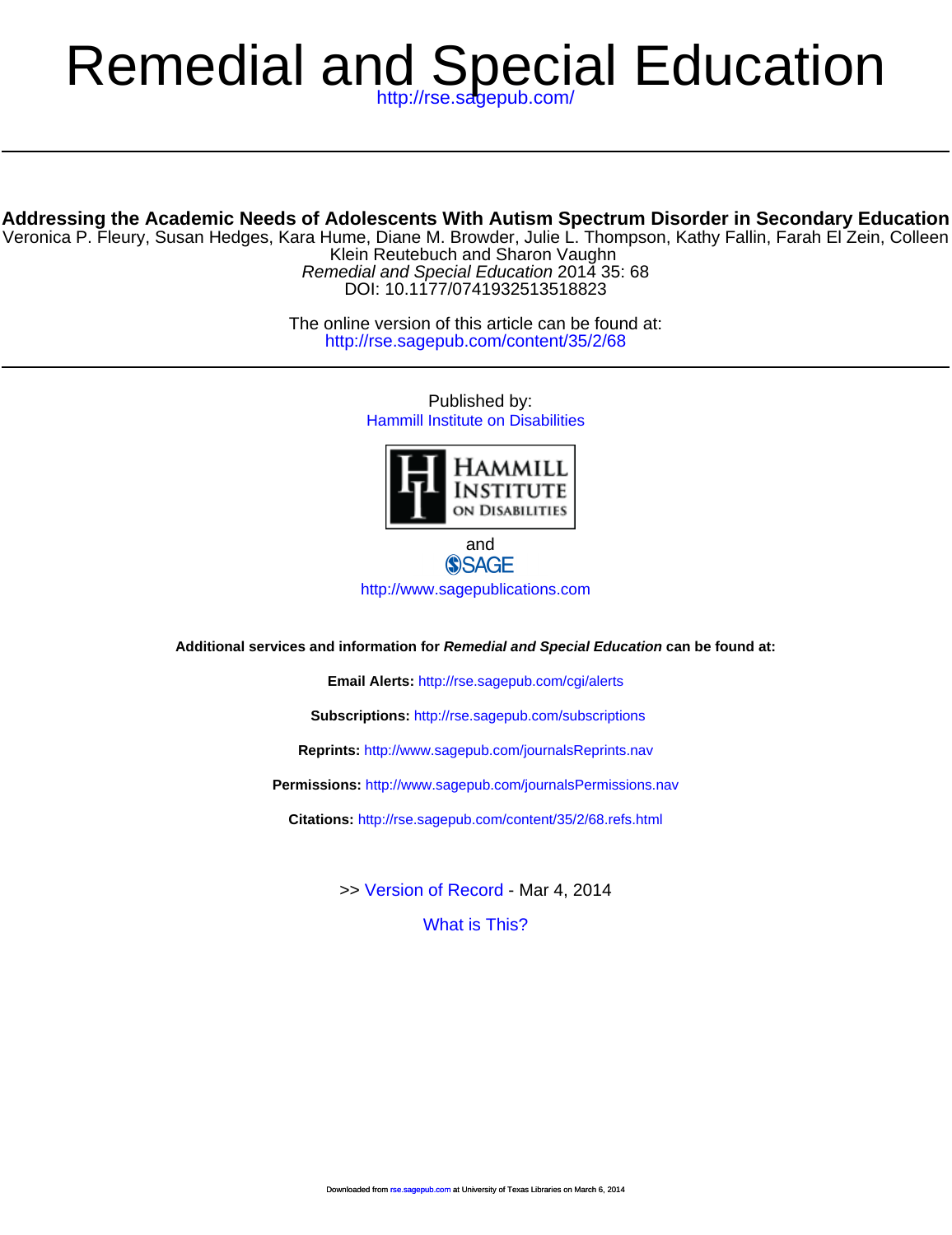# **Addressing the Academic Needs of Adolescents With Autism Spectrum Disorder in Secondary Education**

Remedial and Special Education 2014, Vol. 35(2) 68–79 © Hammill Institute on Disabilities 2013 Reprints and permissions: sagepub.com/journalsPermissions.nav DOI: 10.1177/0741932513518823 rase.sagepub.com



**V**eronica P. Fleury, PhD<sup>I</sup>, Susan Hedges, MA<sup>I</sup>, Kara Hume, PhD<sup>1</sup>, Diane M. Browder, PhD<sup>2</sup>, Julie L. Thompson, MEd<sup>2</sup>, **Kathy Fallin, MEd<sup>2</sup>, Farah El Zein, MEd<sup>3</sup>, Colleen Klein Reutebuch, PhD3 , and Sharon Vaughn, PhD3**

## **Abstract**

The number of individuals with Autism Spectrum Disorder (ASD) who enter secondary school settings and access the general education curriculum continues to grow. Many educators may find they are not prepared to adapt their instruction to meet both state standards and the diverse needs of the full spectrum individuals with ASD, which has implications for postsecondary success. In this article, we present an overview of current knowledge around academic instruction for this population, specifically (a) how characteristics associated with ASD can impact academic performance, (b) academic profiles of individuals with ASD across content areas, and (c) interventions that have been successful in improving academic outcomes for this population, including special considerations for those individuals who take alternate assessments based on alternate achievement standards. We conclude by offering suggestions for future research and considerations for professional development.

#### **Keywords**

autism spectrum disorder, secondary education, academic achievement, intervention, alternate achievement

Academic achievement in high school plays a critical role in a student's future academic and career success. Accordingly, high school is a time of increased academic focus for all adolescents, with and without disabilities, as they transition to adulthood. The greater demand for a more technologically advanced workforce makes academic skills ever more essential for high school graduates (National Academies, 2010). It is projected that roughly two thirds of American jobs will require some amount of postsecondary education by 2020 (Carnevale, Jayasundera, & Hanson, 2012), yet the current educational system is not keeping pace with the demand for higher level skills. The presence of a disability, such as Autism Spectrum Disorder (ASD), has been associated with poor postsecondary outcomes. According to findings from the National Longitudinal Transition Study–2 (NLTS-2, n.d.), college enrollment for individuals with ASD is among the third lowest of all 11 disability categories, making it difficult for individuals to gain employment. It is estimated that only 37% of young adults with ASD are employed, most work part-time, and few receive benefits.

Interestingly, one study found that individuals with ASD without intellectual disability (ID) are 3 times more likely to be unemployed and participate less frequently in recreational activities than individuals with ASD and ID (Taylor & Seltzer, 2011). Possible reasons for this finding include a lack of vocational support services provide opportunities for job training for individuals with ASD who receive the majority of their instruction in general education classes (Taylor & Seltzer, 2011), coupled with insufficient academic and behavioral supports to succeed in postsecondary education (Camarena & Sarigiani, 2009; VanBergeijk, Klin, & Volkmar, 2008). Research indicates that for those with ASD, academic performance not only plays a role in postsecondary education outcomes but also in employment opportunities, wages earned, and hours worked (Migliore, Timmons, Butterworth, & Lugas, 2012). Even for students

**Corresponding Author:**

Veronica P. Fleury, FPG Child Development Institute, University of North Carolina at Chapel Hill, CB #8040, Chapel Hill, NC 27599–8040, USA.

Email: [veronica.fleury@unc.edu](mailto:veronica.fleury@unc.edu)

University of North Carolina at Chapel Hill, USA

<sup>&</sup>lt;sup>2</sup>University of North Carolina, Charlotte, USA

 $^3$ The University of Texas, Austin, USA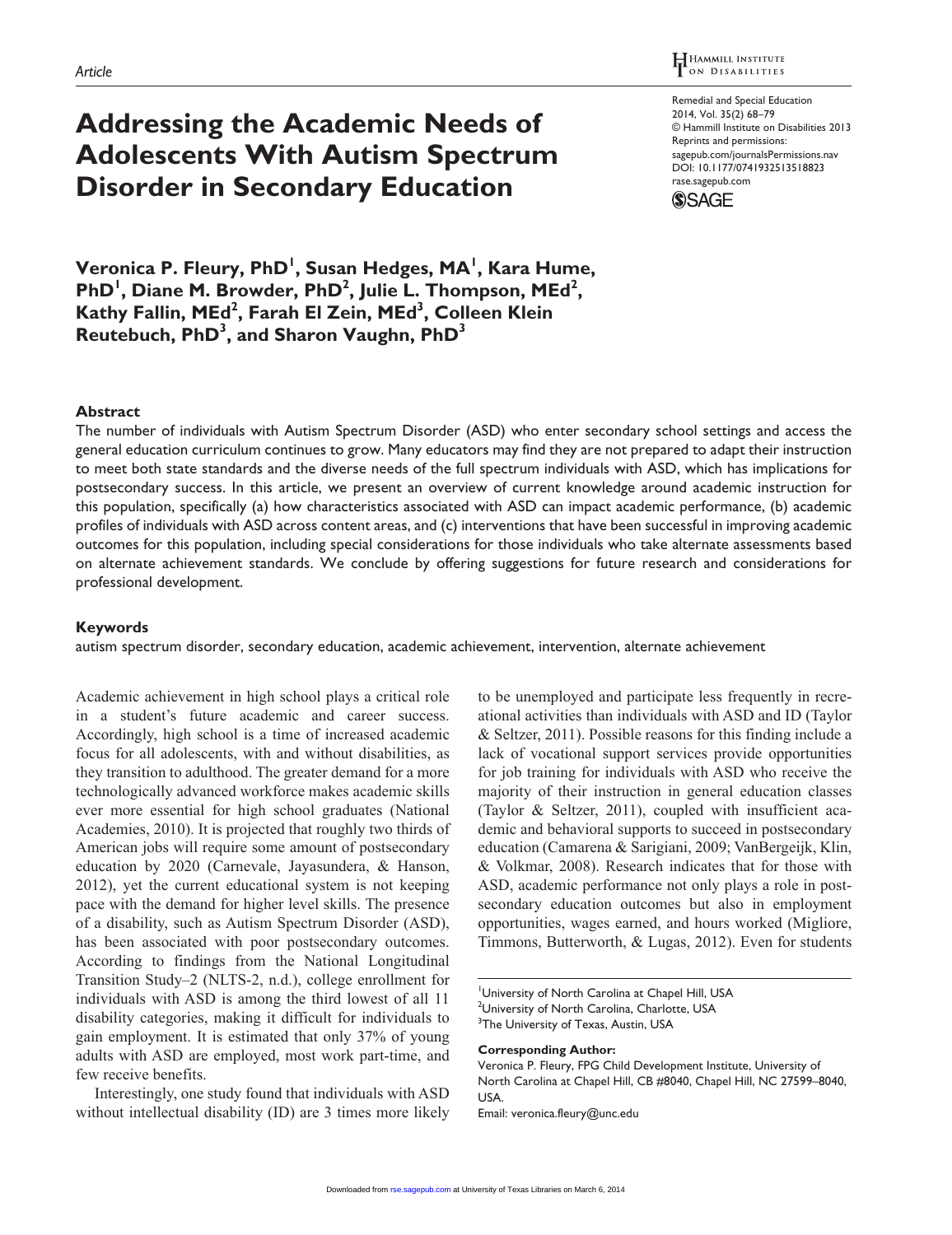with ASD with comorbid IDs for whom employment may be a more frequently utilized route than higher education, effective instructional strategies to promote academic performance should be prioritized (Stodden & Mruzek, 2010).

The research citing poor postsecondary outcomes for all individuals with ASD calls into question the quality of academic instruction they receive throughout their educational careers, particularly during high school. It has been suggested that increased access to the general education curriculum, with appropriate instructional strategies and supports, will improve academic performance and participation in postsecondary education for individuals with ASD (Stodden & Mruzek, 2010). According to the 30th Annual Report to Congress on the Implementation of Individuals With Disabilities Education Act (IDEA; Office of Special Education and Rehabilitative Services, U.S. Department of Education, 2008), the inclusion of individuals with disabilities (ages 6–21) in general education settings has increased dramatically over the past 20 years with the largest increase made by individuals being served under the disability category of autism. Although most high school students with ASD attend regular public schools (84%), only one third of their courses are taken in a general education classroom, and only 36% of those courses are academic courses (Newman, 2007). Furthermore, data from the NLTS-2 reveal that many individuals with ASD do not actively participate in general education academic classes. Teachers report their students with ASD participate less actively than other students in the general education classroom in responding orally to questions, making presentations to class, and working with peer partners. As academic participation is a significant factor in predicting postsecondary education participation (Chiang, Cheung, Hickson, Xiang, & Tsai, 2012), the poor postsecondary outcomes for students with ASD are not surprising.

In an effort to better prepare all students for college and careers, the National Governors Association Center for Best Practices and the Council of Chief State School Officers released the Common Core State Standards (CCSS) for English language arts and literacy and mathematics (CCSS Initiative, 2010). Although the CCSS outlines expectations of what educators should teach, it provides no guidance on how these skills should be taught. If educators and other school personnel are to be successful in aligning educational programs with these standards and providing appropriate supports to improve academic achievement for individuals with ASD, it is critical they are better informed about ASD. In this article, we present the current body of knowledge around academic instruction for this population, specifically (a) how characteristics associated with ASD can impact student performance, (b) academic profiles of individuals with ASD across content areas, and (c)

interventions found to be successful in improving academic outcomes across individuals with ASD.

# **Impact of Student Characteristics on Academic Performance**

Research related to poor academic achievement for students with ASD, which will be described in greater detail in the following section, indicates there are factors related to school structures and student characteristics interfering with classroom success. Though the diagnostic criteria for ASD does not imply academic difficulties, impairments in the social communication domain, as well as engagement in restricted, repetitive, and stereotypic behaviors may contribute to the challenges around academic performance, and may be predictive of future academic achievement (Estes, Rivera, Bryan, Cali, & Dawson, 2011). Deficits in the areas of imitation and observational learning are well documented and may limit a student's ability to watch others in an effort to learn skills necessary in an academic setting (Plavnick & Hume, 2013). Delayed or limited receptive and expressive communication also may affect academic performance across content areas, impacting primarily comprehension and understanding of vocabulary and sentence structure (Norbury & Bishop, 2002). In addition, students with ASD may have difficulty disengaging from repetitive or stereotypic behaviors, which can interfere with school activities (Zandt, Prior, & Kyrios, 2007). Additional diagnoses can also play a role in academic performance, as a subset of students with ASD has a comorbid diagnosis, such as ID (16%–30%, de Bildt, Systema, Kraijer, & Minderaa, 2004), or Attention Deficit Hyperactivity Disorder (ADHD, 31%, Lecavalier, 2006), which contributes to the varied academic profile.

The impact of social communication differences and their impact on academic performance require additional emphasis. Broadly, limited social initiation may contribute to academic difficulty, as students may not seek out social and verbal learning opportunities and miss opportunities to gain valuable information from the environment (Peck, 1985). More specifically, social communication impairment is a significant predictor of reading comprehension. For example, a recent study indicated these deficits limit reading comprehension above and beyond the influence of word recognition and oral language deficits (Ricketts, Jones, Happé, & Charman, 2013). Researchers theorize that difficulties in understanding social and communicative norms may make inferencing and perspective taking more difficult for readers with ASD (Ricketts et al., 2013). Similarly, a recent meta-analysis of reading comprehension skills indicated that texts with highly social content (e.g., texts requiring perspective taking) were more difficult to comprehend than those with lower social content (e.g., general knowledge; Brown, Oram-Cardy, & Johnson, 2013).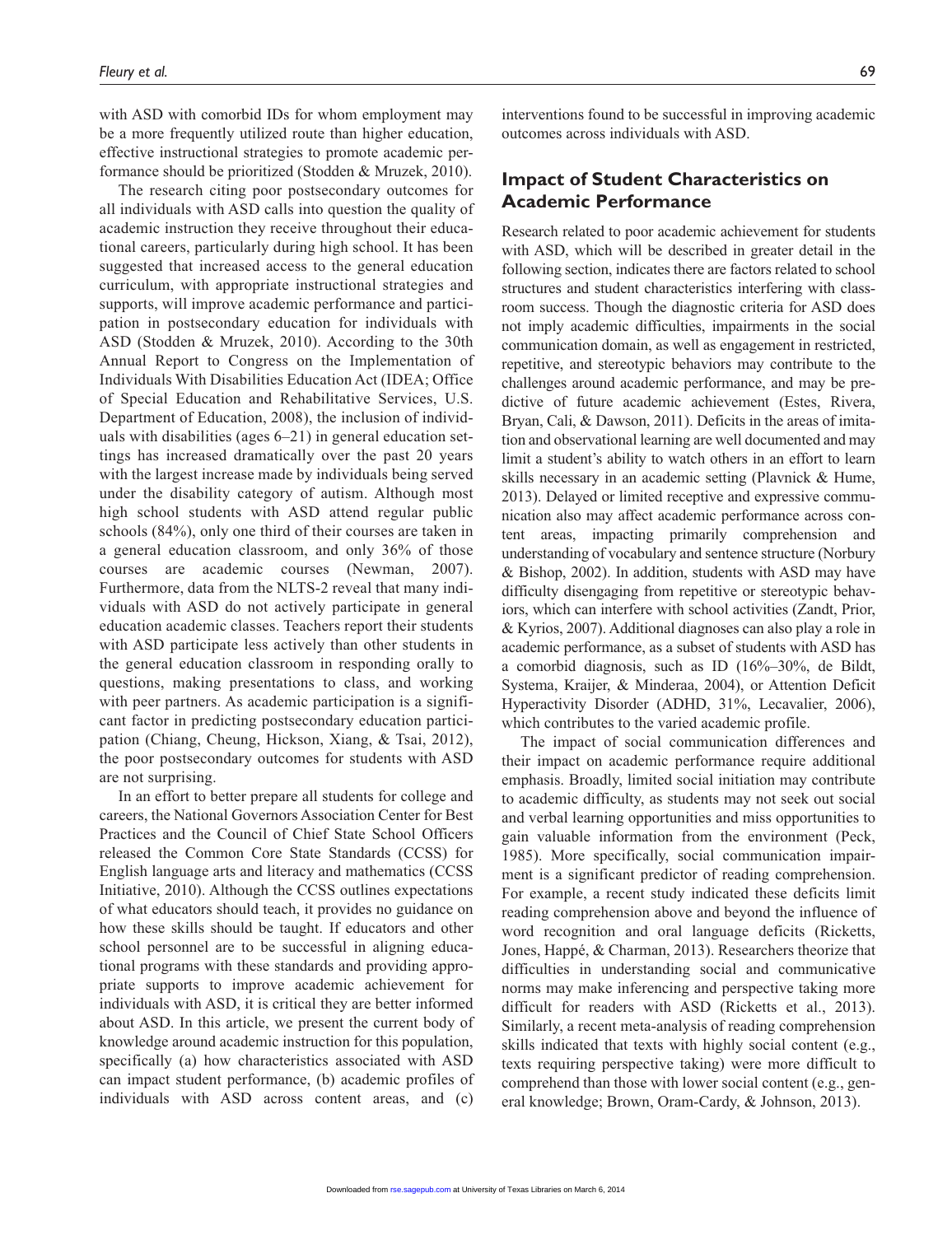# *Cognitive Profile of Students With ASD*

Understanding the profile of students with ASD is complex, as they often have uneven skill profiles or splinter skills that make accurate assessment and support more difficult. For example, students who are low performers on the Wechsler Intelligence Scales for Children–Second Edition (WISC-II) have consistently demonstrated reading decoding, spelling, and visuospatial skills that are above the expected range, and students who have performed highly on the Wechsler Intelligence Scales for Children– Third Edition (WISC-III) often demonstrate significant weaknesses in graphomotor and writing skills (Mayes & Calhoun, 2003). In the past decade, there has been an increased emphasis on examining the cognitive profile of students with ASD to better understand the complexities and the impact of the cognitive profile on academic performance (e.g., Charman et al., 2011; Noterdaeme, Wriedt, & Hohne, 2010). Although findings have not been conclusive on all aspects of cognitive functioning, several characteristics of the cognitive profile have emerged that may impact both academic performance and influence the development of academic supports.

*Auditory and visual processing.* Research indicates individuals with ASD may process auditory or linguistic information at a slower rate than their peers (Cashin & Barker, 2009). In addition, research indicates processing verbal and visual stimuli simultaneously may also be difficult. However, individuals with ASD may also have enhanced perceptual functioning when engaged in visual processing (Samson, Mottron, Soulières, & Zeffiro, 2012). Although brain imaging studies suggest superior performance on visual tasks, many individuals with ASD show enhanced visual mental imagery or "visual thinking" as compared with individuals without ASD. Individuals with ASD have described their reasoning processes to be comprised of a series of images when engaged in problem-solving behaviors (Kunda & Goel, 2011).

*Detail focused processing*. Individuals with ASD may exhibit a bias toward local processing (e.g., detail; weak central coherence [WCC]) rather than global processing ("big picture"; Happé & Frith, 2006). Several studies have shown superior performance on tasks relying on local processing versus those relying on global processing of stimuli, thus supporting the theory that individuals with ASD may have more difficulty extracting the overall meaning or "big picture" while attending to specific details instead (Grinter, Maybery, Pellicano, Badcock, & Badcock, 2010). For example, in a study of individuals with high-functioning autism, researchers found that participants spent more time processing the individual words that comprised a sentence rather than the meaning of the full sentence, thus impacting comprehension (Norbury & Bishop, 2002).

*Executive function (EF).* EFs are processes such as behavioral regulation (e.g., inhibition) and metacognition (e.g., manage self and tasks; Rosenthal et al., 2013). These functions are often impaired in individuals with ASD, specifically the abilities to plan multistep sequences of events, demonstrate mental flexibility, reflect, and reason (Joseph & Tager-Flusberg, 2004). Research indicates EF impairments increase in adolescence and may manifest in students with ASD in secondary settings as difficulty following multistep directions, keeping materials organized, and being a "self-starter" (Rosenthal et al., 2013).

*Theory of mind (ToM).* Individuals with ASD may demonstrate difficulty in recognizing and understanding the mental states of themselves and others and have deficits in their understanding of irony, symbolic language, and deception (Hill & Frith, 2003). ToM deficits impact and are impacted by language levels, can impair social relationships, and may have ramifications in academic performance as well, particularly in literacy activities where taking the perspective of another (e.g., a character in a book) may prove difficult (Norbury & Bishop, 2002).

*Memory.* Research indicates a varied memory profile for individuals with ASD, with recognition memory and cued recall intact (Williams, Goldstein, & Minshew, 2006). The memory challenges experienced by individuals with ASD are around the ability to recall words, stories, and sentences (Williams et al., 2006) and also memory within the context of day-to-day activities such as people's names, locations, and appointments (Jones et al., 2011). These deficits in adolescents with ASD in everyday memory are related to not only their memory capabilities but also EF and social communication skills (Jones et al., 2011).

# **Academic Performance of Students With ASD**

These characteristics, related to both ASD diagnosis and cognitive profile, influence student performance across academic domains. While individuals with ASD may share common diagnostic features, there is great heterogeneity across the autism spectrum. This variability, in combination with a limited body of research, makes it extremely difficult to draw general conclusions about academic performance.

In addition, the influence of cognitive variables, as well as the complex relationship between the cognitive variables described (e.g., the influence of EF deficits on the performance of memory tasks) on academic performance, is likely great yet difficult to quantify on measures of academic skill.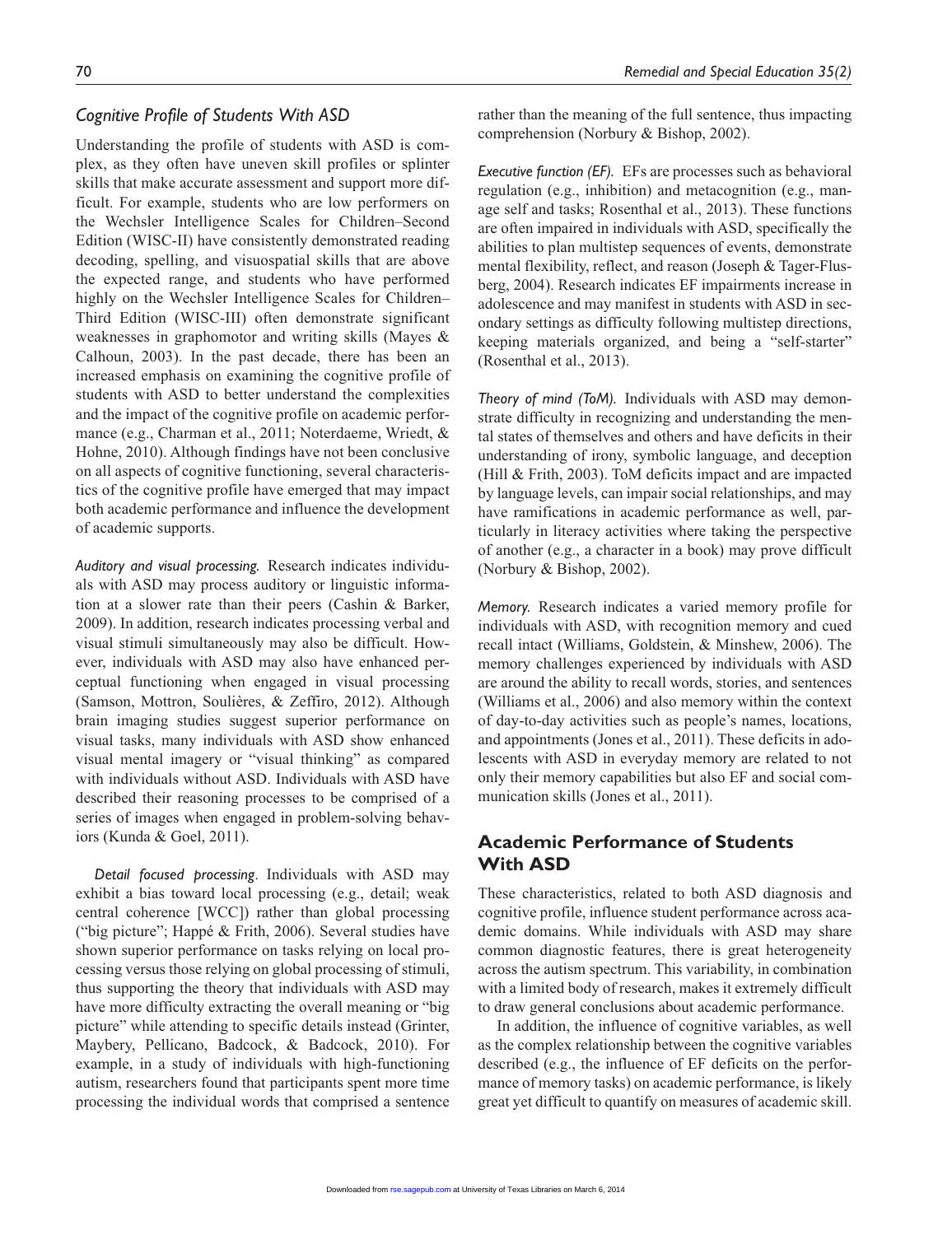In the following section, we summarize what is known about reading, writing and science, technology, engineering, and math (STEM) skills for students with ASD.

# *Reading*

Our understanding of the unique cognitive style of individuals with ASD, particularly around ToM, WCC, and EF, provides some insight into factors that negatively impact reading achievement for this population (Carnahan & Williamson, 2013). A recent longitudinal study of reading achievement of students with disabilities revealed that while students with ASD develop reading skills as they progress through formal schooling, the rate of their reading improvement is significantly slower than that of students with learning disabilities (Wei, Blackorby, & Schiller, 2011). Many students with ASD show a unique profile of reading performance that includes strengths in the mechanics of reading (i.e., word decoding) coupled with difficulties in reading comprehension (Chiang & Lin, 2007). Research including a larger sample of individuals representing a range of language ability has revealed great variability in decoding skills, with especially poor reading accuracy in students with poor oral language comprehension and vocabulary (Nation, Clarke, Wright, & Williams, 2006), suggesting that language skills are a strong moderator in the mechanics of reading. While there is conflicting research around the assertion that individuals with ASD possess adequate or superior word-reading ability, there is a general agreement that individuals with ASD have difficulties comprehending text.

Given the great heterogeneity within ASD, it is not surprising there exists variability in the approaches individuals take to draw meaning from text. In a study of high-functioning adolescents with ASD, Williamson, Carnahan, and Jacobs (2012) identified three reading comprehension profiles: *text bound comprehenders* who rely heavily on the text without interpretation, *imaginative comprehenders* who understand best with the support of pictures and produce subjective representations of the text, and *strategic comprehenders* who employ strategies similar to skilled readers (i.e., asking questions during reading, connecting background knowledge with text) but have difficulties making predictions. It is worth noting that each of these profiles not only have strengths but also have unique challenges with comprehension. This study provides further evidence that the psychological constructs (e.g., ToM, WCC, EF) believed to characterize cognitive differences of individuals with ASD do play a role in comprehension difficulties to differing degrees.

#### *Writing*

The writing difficulties that students with ASD encounter may be attributed to both the mechanics of writing (i.e.,

handwriting) and content-related aspects of writing (Church, Alisanski, & Amanullah, 2000). It is believed individuals with ASD have poor fine motor skills and difficulties with visual-motor speed, in particular when using a writing utensil (Silverman & Weinfeld, 2007). Because of these difficulties, writing can be a burdensome task for many students with ASD, resulting in often illegible (Fuentes, Mostofsky, & Bastian, 2009) or brief writing samples (Sansosti, Powell-Smith, & Cowan, 2010). Looking beyond writing mechanics, the quality of written expression is often compromised by problems with perspective taking (Hill & Frith, 2003). Writing is a communicative act between a writer and his audience (McCutchen, 2003), and individuals who have difficulty understanding others' perspectives will have problems tailoring their writing for the intended audience. The writing process is also complex and requires that students be able to plan, generate text, organize, and revise, which is difficult for many individuals with ASD due to EF impairments described previously (Minshew, Goldstein, & Siegel, 1997). Taken together, issues around fine motor, processing, and executive functioning can affect both the quantity and quality of the written product (Sansosti et al., 2010; Whitby & Mancil, 2009).

# *STEM*

Careers in STEM fields are quickly replacing manufacturing jobs (Kaku, 2011) and may be a viable postsecondary option for many individuals with ASD provided they are equipped with the level of STEM skills that are necessary to contribute to the workforce. Although college enrollment for individuals with ASD is strikingly low compared with other disability groups (Newman, 2007), they comprise the highest STEM participation rates out of all disability groups, mainly due to a high concentration of math, science, and computer majors (Baron-Cohen, Wheelwright, Burtenshaw, & Hobson, 2007; Wei, Yu, Shattuck, McCracken, & Blackorby, 2012). The overrepresentation of individuals with ASD in STEM postsecondary majors does not imply individuals with ASD do not struggle with this content. Based on what we know about the cognitive profiles of individuals with ASD, it is not surprising the challenges individuals face in STEM fields reflect their difficulties with language comprehension and executive functioning. For example, a longitudinal study of individuals with ASD indicate that growth rates in calculation skills were significantly slower for students with ASD compared with those with learning disabilities (Wei, Lenz, & Blackorby, 2013). Difficulties such as remembering mathematical operations needed to solve equations and understanding instructions or word problems can negatively affect student performance in math (Minshew, Goldstein, Taylor, & Siegel, 1994). The extent to which these difficulties impact math performance, however, is difficult to [extrapolate](http://rse.sagepub.com/) from the limited literature base. In a literature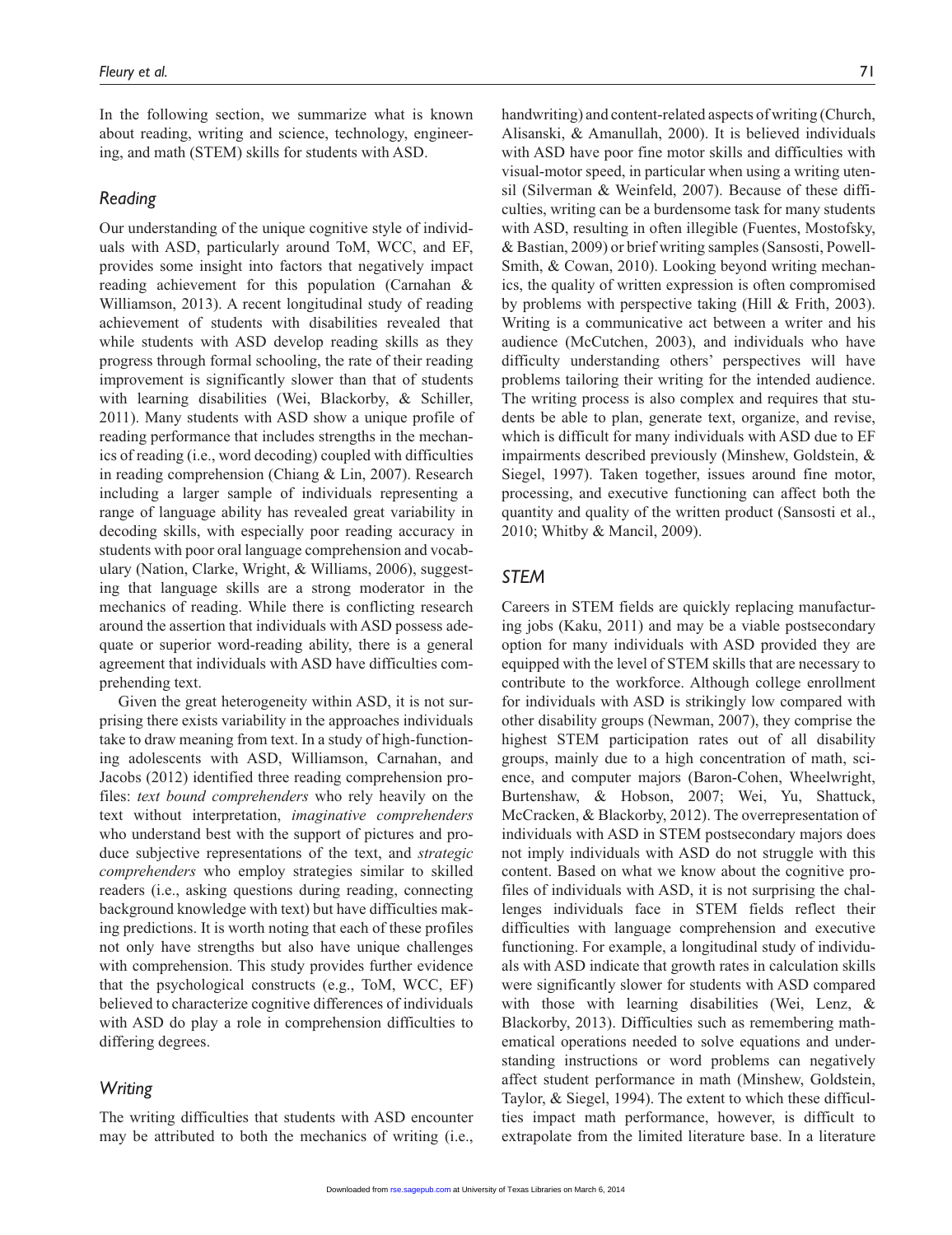review of mathematical abilities of students with ASD without ID, Chiang and Lin (2007) reported that mathematic achievement for this subset of individuals ranges from clinically modest weaknesses to mathematical giftedness. We caution that the general mathematical profile of individuals with ASD that is presented by the aforementioned studies is limited in generalizability, given that these studies focused on one subset of the autism spectrum.

# **Academic Interventions for Students With ASD**

Many students with ASD receive some type of accommodation and/or curricular modification when accessing content area instruction. In addition, roughly half of all students with ASD take alternative tests (Newman, 2007). Regardless of whether students with ASD receive the majority of their academic instruction in general education or in special education classes, they are likely to have difficulty acquiring some academic skills without appropriate instructional and behavioral supports to maintain engagement in classroom activities (Jones et al., 2009). The demand for interventions to improve academic performances for the full range of students with ASD is growing as more individuals are being diagnosed and expected to meet the same academic standards of their typically developing peers. A full description of how to implement specific strategies is beyond the scope of this article; rather, our intention is to provide a broad overview of the different strategies that researchers have found to be effective in helping students with ASD meet the curricular demands in high school. Although these strategies would likely benefit all learners with disabilities, we have included them in this summary because it can be argued that these strategies effectively support specific cognitive deficits that are associated with ASD.

# *Considerations for Academic Instruction in General Education Classrooms*

The number of adolescents with ASD who receive the majority of their academic instruction in general education settings and take standard state assessments has increased over recent years. Because many of these students demonstrate normal or above average intellectual abilities, it is possible for educators to overlook the special academic needs of adolescents with ASD in their classrooms as they may appear to understand more than they actually do (Myles & Simpson, 2001). Accordingly, educators should be aware of potential difficulties that students with ASD may encounter during academic instruction and be able to use instructional strategies that are appropriate given their students' unique learning styles if needed. A summary of instructional strategies is provided in Table 1 to provide educators and researchers with an overview of the type of research conducted with middle and high school students with ASD in general education classrooms. We have organized these studies as follows: (a) antecedent interventions that occur outside of the immediate teaching context that support students' participation in academic activities, (b) specific strategy instruction that scaffold students' thinking during academic tasks, and (c) strategies that occur after skill mastery that facilitate generalization and independence.

*Antecedent interventions: Setting the stage for successful participation.* The very structure of high school poses several challenges for many students with ASD. The physical environment is often crowded and noisy; students frequently transition between classrooms or buildings; there are different teachers for each subject each with their own expectations and rules; and possibly, a different set of peers is in each class. Being able to anticipate and understand activities, schedules, and expectations improves students' ability to appropriately participate and respond to classroom demands (Myles & Simpson, 2001). Establishing routines and creating written schedules will support executive functioning difficulties that may impede students' ability to plan and organize their schedules. Executive functioning deficits have also been attributed to students having difficulty managing their own behavior during a given academic task. The use of *priming*—exposing school assignments to students before their presentation in class—has been found to be particularly effective in helping students with ASD anticipate what is expected of them and better prepare them to participate in classroom activities and assignments (Koegel, Koegel, Frea, & Green-Hopkins, 2003).

*Scaffold student's thinking.* Individuals with ASD require explicit instruction to learn new skills, including academic skills. Generally, the instruction individuals with ASD receive around academic content should include clear explanations of the skill or task sequence, modeling, guided practice, and multiple opportunities to independently practice and apply the learned knowledge (Pennington & Delano, 2012). The use of visual supports has been found to be a useful tool in addressing WCC by enabling students with ASD to identify and connect important ideas and features of writing and reading tasks (Carnahan & Williamson, 2013). Of particular importance for individuals with ASD is providing explicit instruction on the cognitive processes involved in completing academic tasks, as well as teaching self-monitoring skills that will support their ability to identify and address problems they encounter during the task, which is especially problematic for many individuals with ASD due to executive functioning difficulties. During explicit strategy instruction, students are taught a strategy (e.g., a mnemonic) to help them remember specific steps or processes to complete a task, along with modeling and guided practice in using the steps. Cognitive and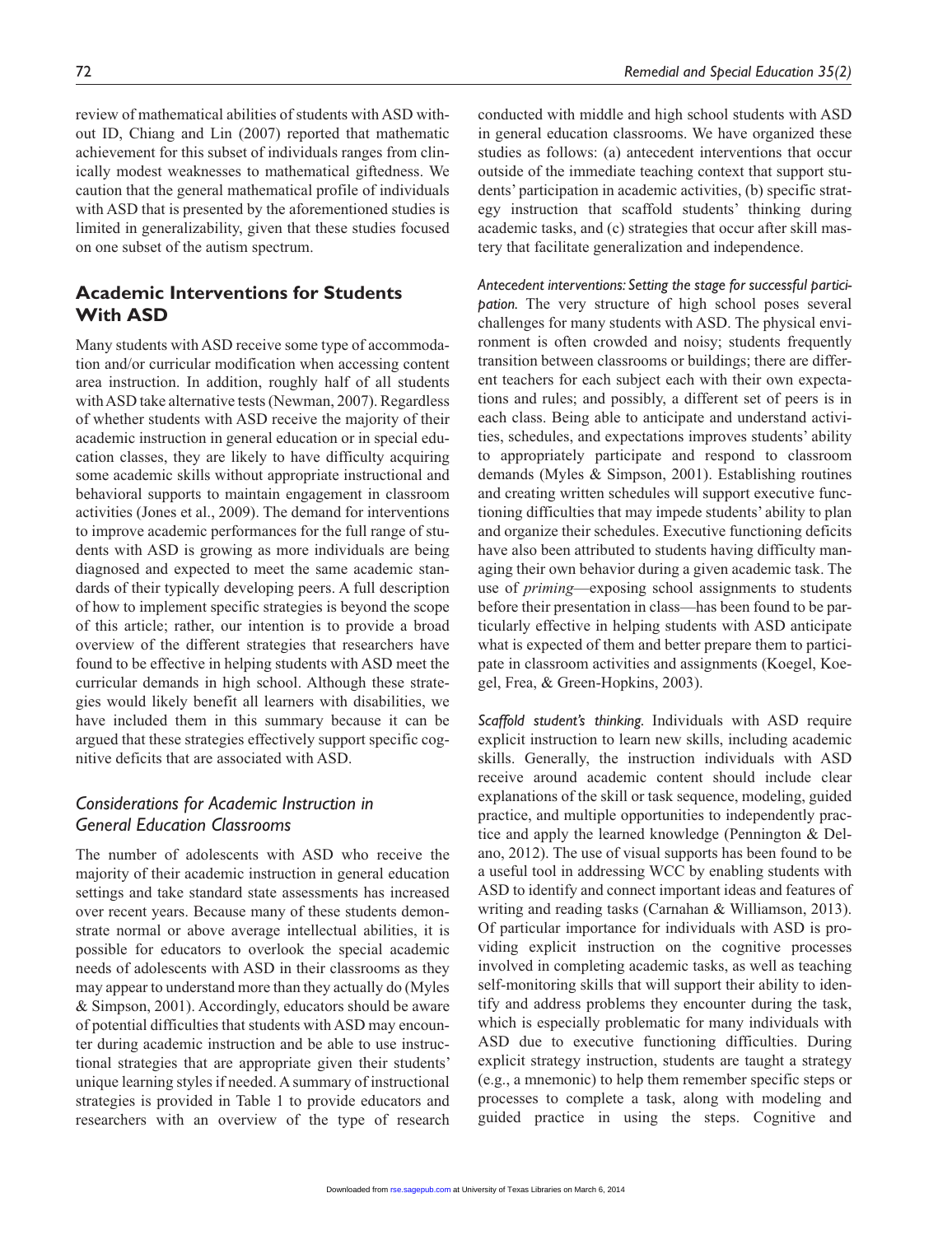| Instructional strategy                  | Description                                                                                                                                                                                                                                                                                                                                                                                                                                                                                         | Rationale for using the strategy (link to<br>cognitive profile)                                                                                                                                                                                     | Example from literature                                                                                                                                                                                                                                                                                                                                                             |
|-----------------------------------------|-----------------------------------------------------------------------------------------------------------------------------------------------------------------------------------------------------------------------------------------------------------------------------------------------------------------------------------------------------------------------------------------------------------------------------------------------------------------------------------------------------|-----------------------------------------------------------------------------------------------------------------------------------------------------------------------------------------------------------------------------------------------------|-------------------------------------------------------------------------------------------------------------------------------------------------------------------------------------------------------------------------------------------------------------------------------------------------------------------------------------------------------------------------------------|
| Priming                                 | A teacher, parent, or peer familiarizes the student<br>with academic material prior to its use in school<br>by providing a short (10-15 min) overview of the<br>upcoming activity. It is generally recommended that<br>actual instructional materials be used; however,<br>priming can also consist of introducing a task by listing<br>steps or providing a description of the activity.                                                                                                           | Priming can reduce students' stress<br>and anxiety by adding predictability<br>to new or difficult academic tasks<br>(supports EF deficits related to<br>organization and planning).                                                                | Koegel, Koegel, Frea, and Green-Hopkins<br>(2003): Exposing school assignments<br>before their presentation in class resulted<br>in improved accuracy of responding and<br>decrease in disruptive behaviors in writing<br>class.                                                                                                                                                    |
| Peer support                            | Typically developing peers are taught specific strategies<br>to interact and support the engagement of their<br>classmates with ASD during teacher-directed and<br>learner-initiated activities. Peers can be taught to<br>adapt the instruction (i.e., paraphrasing questions,<br>breaking assignments into smaller tasks) to support<br>the participation of the student with ASD, provide<br>frequent feedback, and promote communication<br>between the students with ASD and other classmates. | Peer support interventions reduce the<br>students' reliance on adult support<br>and provide opportunities for<br>students with ASD to interact with<br>peers (supports social communication<br>difficulties).                                       | Carter, Cushing, Clark, and Kennedy (2005):<br>Pairing a high school student with ASD with<br>two typically developing peers during English<br>class resulted in higher levels of consistency<br>and contact with the general education<br>curriculum and increased percentage of<br>time spent socially interacting with peers.                                                    |
| Video modeling                          | A form of teaching in which the learner watches<br>videotaped examples of an individual demonstrating<br>a target skill. Types of video modeling include basic<br>video modeling, video self-modeling, and point-of-<br>view modeling.                                                                                                                                                                                                                                                              | Individuals with ASD have difficulties<br>learning solely by observing others<br>in the natural environment (supports<br>visual processing and observational<br>learning).                                                                          | Delano (2007): SRSD instruction delivered<br>via computer-based video self-modeling<br>resulted in gains in the number of words<br>written and number of functional essay<br>elements in persuasive writing.                                                                                                                                                                        |
| <b>Explicit strategy</b><br>instruction | Students are explicitly taught specific strategies that<br>can be used if they encounter difficulties completing<br>academic tasks such as writing or math problems.<br>These strategies involve both students' thinking<br>(metacognitive) as well as their actions (cognitive).<br>Students are taught memorable routines to follow<br>during a specific task. Students are often taught to use<br>a mnemonic to remember the steps of the routine.                                               | The routine capitalizes on visual<br>strengths and strong rote memory<br>(supports everyday memory deficits).                                                                                                                                       | Whitby (2012): Cognitive and metacognitive<br>strategies were taught to students using<br>the Solve It! Problem-Solving curriculum<br>resulting in improved percent of correct<br>responses on math word problems. Asaro-<br>Saddler and Bak (2013): The SRSD approach<br>was effective in increasing the number<br>of essay elements and overall quality of<br>persuasive writing. |
| Self-management                         | Students are taught to monitor their own behavior<br>or performance and deliver self-reinforcement at<br>established intervals.                                                                                                                                                                                                                                                                                                                                                                     | The expectation and the steps to<br>accomplish the task are explicitly<br>stated. Reduce the need for the<br>teachers to provide performance<br>feedback (supports EF deficits related<br>to self-management).                                      | Myles, Ferguson, and Hagiwara (2007):<br>Student was successfully taught to record<br>his homework assignments in history, English,<br>and science classes.                                                                                                                                                                                                                         |
| Graphic organizer                       | Visual chart that is used to organize a student's<br>knowledge or ideas. Examples of graphic organizers<br>include Venn diagrams, KWL charts, flowcharts, and<br>story boards.                                                                                                                                                                                                                                                                                                                      | Individuals with ASD tend to be<br>"bottom-up" thinkers and focus<br>on details. This strategy supports<br>comprehension by helping the learner<br>connect details across the text in<br>a meaningful way (supports central<br>coherence deficits). | Carnahan and Williamson (2013): Students<br>use key words that signal a pattern<br>and a Venn diagram to support their<br>comprehension of expository science text.                                                                                                                                                                                                                 |

*Note.* ASD = Autism Spectrum Disorder; SRSD = self-regulated strategy development; EF = executive functions; KWL = Know, What, Learn.

metacognitive strategies have been successfully used to improve math (Whitby, 2012) and writing (Asaro-Saddler & Bak, 2013) performances of individuals with ASD in general education classrooms. Although teachers have traditionally provided this type of instruction, the use of technology such as video modeling procedures (Delano, 2007), which capitalizes on visual processing strengths associated with ASD, and enlisting support from trusted peers (Carter, Cushing, Clark, & Kennedy, 2005) are gaining popularity and are successfully being used to complement teacher-led instruction in classrooms.

*Facilitate skill generalization and independence.* The ability to generalize skills beyond the immediate teaching context is a common difficulty encountered by many individuals with ASD (National Research Council, 2001). For this reason, it is especially important that educators specifically plan their instruction to facilitate skill generalization (Alberto & Troutman, 2009). One method for improving students' ability to generalize learned skills is to provide them with ample opportunities to practice skills across settings by integrating instruction throughout the school day. Developing strong home–school collaborations, through various means such as email correspondence, periodic team meetings, home visits, or communication notebooks, can also support skill generalization (Morrow & Carnahan, 2010). Furthermore, teaching students to monitor and manage their own behavior (Myles, Ferguson, & Hagiwara, 2007) will help ensure that these skills are being used in a variety of settings with the additional benefit of reducing the need for constant adult guidance. Thoughtful educational planning that includes generalization and independence targets will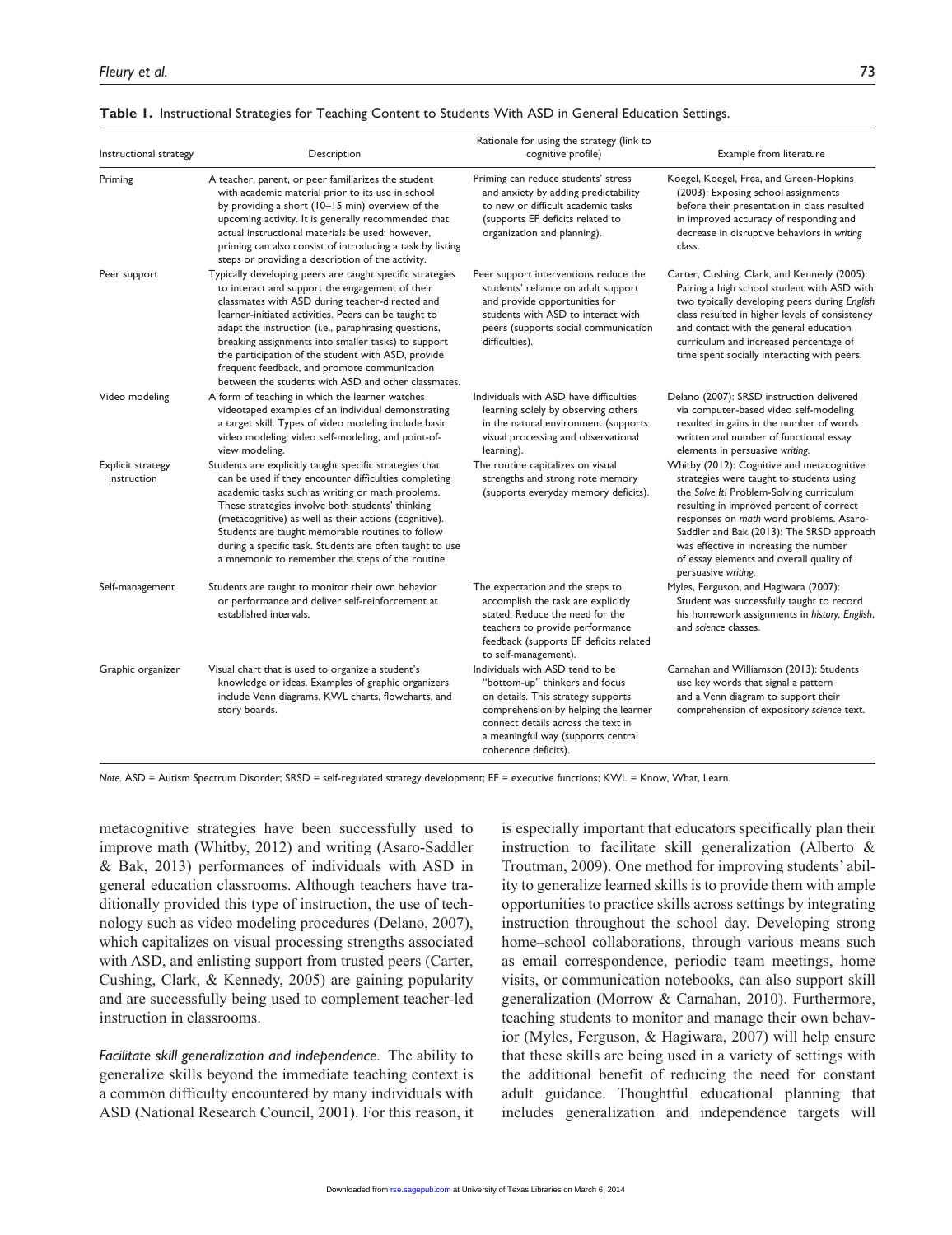ensure that the skills that are being taught are functional for individuals with ASD.

## *Considerations for Alternate Achievement*

The term *alternate achievement* became well established in schools when federal policy permitted using alternate assessments based on alternate achievement standards (AA-AAS) for students who could not participate in general assessments with or without accommodations. Students in AA-AAS work toward the same grade-level standards as their same-age peers who are nondisabled but with alternate achievement targets. These alternate achievement standards had to be linked to the state's academic content standards in the areas targeted by the law (U.S. Department of Education, 2005). As states move toward adopting the CCSS, the new generation of alternate assessments is also being aligned with these standards but with some alternate achievement. Alternate achievement of grade-level standards target some prioritized, pinpointed, or simplified version of the original standard while retaining the original content of the grade level to the greatest extent possible.

Because some students with ASD work on alternate achievement standards in fully inclusive general education classrooms, it would be erroneous to assume that alternate achievement academics are only for students in self-contained settings. Whether students with ASD participate in the general state assessment or an alternate assessment is an Individualized Education Program (IEP) team decision using state guidelines for eligibility. Even if the team selects an AA-AAS as the appropriate way for the student to show progress, it still is important for students with ASD to have full access to the general curriculum content for their assigned grade level based on chronological age. Table 2 includes descriptions of instructional strategies and examples of grade-aligned content successfully taught to students with ASD accessing AA-AAS. Many of the strategies used with this population provide extra support for executive functioning difficulties by breaking down multiple-step tasks into component parts that can be taught incrementally and prompting procedures to support memory deficits.

*Alternate achievement literacy.* Alternate achievement literacy is the ability for nonreaders to access and comprehend text that is chronologically age appropriate by using adaptations, modifications, and technology. Although many students with ASD can learn to read and comprehend text, some will need alternate routes to this goal. The primary goal of alternate achievement literacy is for students to apply whatever independent reading skills they have and become fluent in listening comprehension of connected text (Browder, Trela, & Jimenez, 2007). Reading aloud by the student or teacher is a key feature of alternate achievement literacy. Reading aloud can be a target of the lesson; alternatively, the teacher may read the text for her students to provide them with opportunities to develop important skills such as vocabulary (McDonnell et al., 2006; Polychronis, McDonnell, Johnson, Riesen, & Jameson, 2004) and simplified ways to write text (Pennington & Delano, 2012). It may be necessary for teachers to adapt the piece of literature by shortening the text while preserving the overall theme, plot, and important literary elements (i.e., gradelevel vocabulary, a mix of sentence structure, author's tone and purpose) in order for some students to access literary content (Saunders, Spooner, Browder, Wakeman, & Lee, 2013). In addition, because many students with ASD do not use functional speech as their primary form of communication (Noens & van Berckelaer-Onnes, 2005), consideration may also need to be given to alternative ways that these students communicate their understanding of the material.

*Alternate achievement of mathematics and science.* Researchers have found that students with severe disabilities, including those with ASD and ID, were able to participate in lessons aligned with biology, life science, and chemistry/ physical science standards with adaptations that included teacher-directed inquiry (e.g., experiments to discover a concept), explicit instruction in science vocabulary, handson materials (Browder et al., 2012), graphic organizers (Knight, Spooner, Browder, Smith, & Wood, 2013), and explicit e-text (Knight, Wood, Spooner, Browder, & O'Brien, in press). While the research on alternate achievement mathematics and science has been inclusive of students with ASD at the secondary level, much more research is needed to build an evidence-base for practice. These initial studies do show promise that students with more severe ASD can learn content of their grade level that has been adapted and prioritized. Until more research emerges, teachers may try using the adaptations demonstrated in these studies using data to evaluate their effectiveness for specific content and students.

# **Moving Forward**

The data on dismally poor postsecondary outcomes for individuals with ASD highlight the urgent need to reevaluate the quality and quantity of academic preparation individuals with ASD receive in schools. If postsecondary outcomes are expected to improve for individuals with ASD, the field must place greater value on the importance of academics for adolescents with disabilities. The CCSS for English language arts and literacy and mathematics, which has already been adopted in most states, provides educators with guidance on what students need to learn across grades and content areas. In reading, this means there will be more emphasis on the comprehension of complex texts in all subjects (Rothman, 2012), and in writing, there will be a shift in the emphasis from narrative to more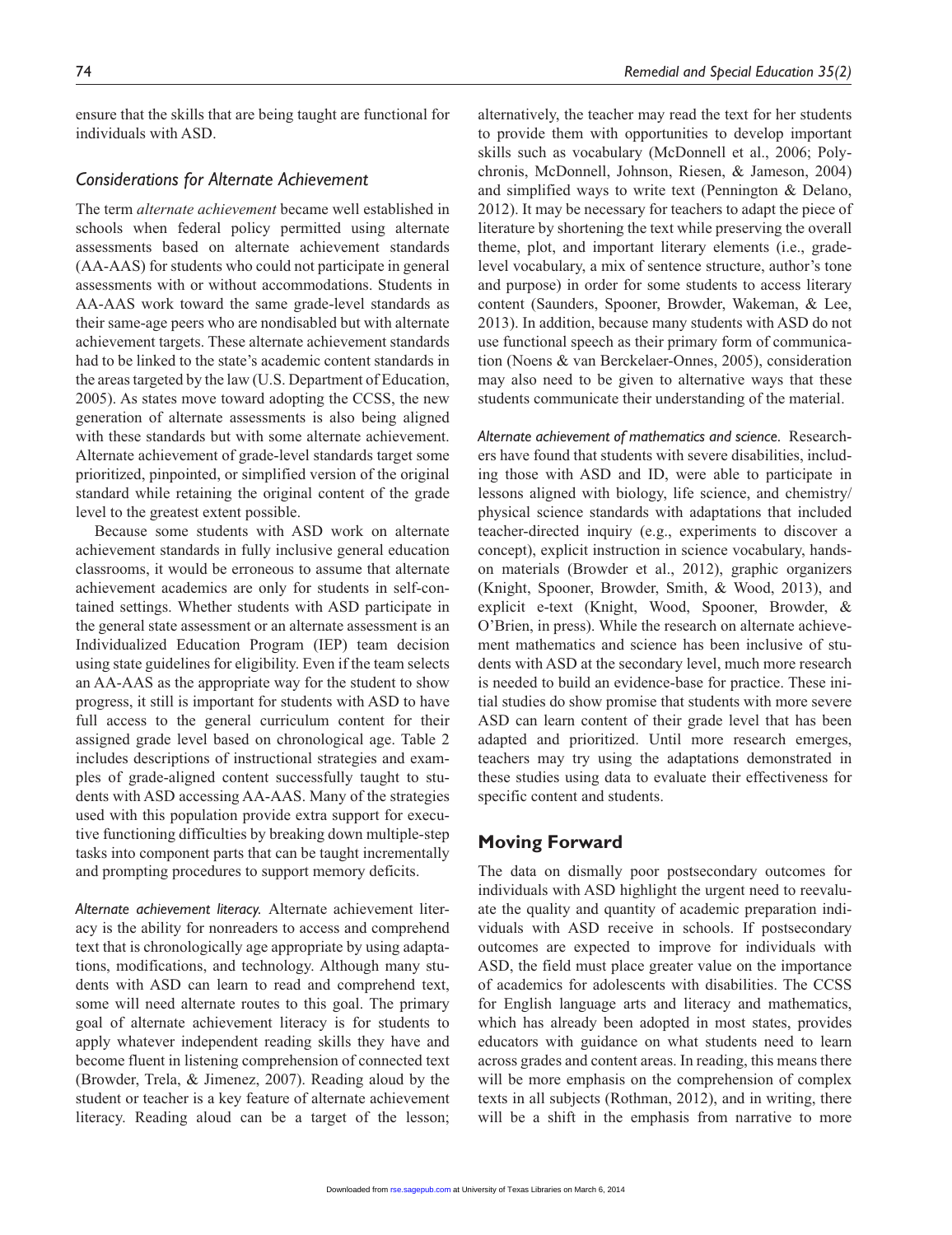| Instructional strategy     | Description                                                                                                                                                                                                                                                                                                                                                                                                                       | When to use the strategy (link to<br>cognitive profile)                                                                                                                                        | Example from Literature with students with ASD<br>accessing AA-AAS                                                                                                                                                                                                        |
|----------------------------|-----------------------------------------------------------------------------------------------------------------------------------------------------------------------------------------------------------------------------------------------------------------------------------------------------------------------------------------------------------------------------------------------------------------------------------|------------------------------------------------------------------------------------------------------------------------------------------------------------------------------------------------|---------------------------------------------------------------------------------------------------------------------------------------------------------------------------------------------------------------------------------------------------------------------------|
| Task analysis              | Breaking a chained task into its component parts<br>and teaching one step at a time. Task analysis<br>for similar skills may vary depending upon<br>individual student (i.e., some students may need<br>skill broken down into simplest steps while<br>other students may be able to complete fewer,<br>more complex steps in the task).                                                                                          | Use when teaching chained tasks<br>(supports EF deficits related to<br>planning).                                                                                                              | ELA: Task analysis for teachers to follow when<br>teaching read-aloud of adapted grade-aligned<br>literature Browder, Trela, and Jimenez (2007) <sup>a</sup>                                                                                                              |
|                            |                                                                                                                                                                                                                                                                                                                                                                                                                                   |                                                                                                                                                                                                | Math: Nine-step task analysis on finding points on a<br>plane Browder et al. (2012) <sup>a</sup>                                                                                                                                                                          |
|                            |                                                                                                                                                                                                                                                                                                                                                                                                                                   |                                                                                                                                                                                                | Science: Task analysis for participating in science<br>inquiry lesson Browder et al. (2012) <sup>a</sup>                                                                                                                                                                  |
| Time delay                 | An errorless instructional strategy where a<br>prompt of the correct answer is provided<br>simultaneously with instruction and then after a<br>brief delay (e.g., 4 s). The timing of prompts is<br>faded as students begin to demonstrate the skill<br>within wait time prior to the prompt.                                                                                                                                     | Use when teaching simple facts such<br>as word identification, number<br>identification, and so on (supports<br>memory deficits).                                                              | ELA: Vocabulary from grade-aligned adapted<br>literature (e.g., Call of the Wild) Browder et al.<br>$(2007)^{a}$                                                                                                                                                          |
|                            |                                                                                                                                                                                                                                                                                                                                                                                                                                   |                                                                                                                                                                                                | Math: Number identification and telling time to the<br>hour Polychronis, McDonnell, Johnson, Riesen,<br>and Jameson (2004)                                                                                                                                                |
|                            |                                                                                                                                                                                                                                                                                                                                                                                                                                   |                                                                                                                                                                                                | Science: When given definition select correct<br>science term McDonnell et al. (2006) <sup>a</sup>                                                                                                                                                                        |
| System of least<br>prompts | A prompting hierarchy that allows student<br>opportunity to independently perform<br>task before providing prompt. Prompts are<br>introduced from least intrusive to more<br>intrusive until student is able to perform skill.                                                                                                                                                                                                    | Use when teaching discrete or chained<br>tasks. Do not use when an error<br>may be harmful, for example, when<br>crossing the street (supports memory<br>and EF deficits related to planning). | ELA: Modified system of least prompts passage<br>reread (paragraph, sentence, answer) for<br>answering comprehension questions with<br>read-aloud of biographies. Mims, Hudson, and<br>Browder $(2012)^{a}$                                                               |
|                            |                                                                                                                                                                                                                                                                                                                                                                                                                                   |                                                                                                                                                                                                | Social Studies: Modified system of least prompts<br>passage reread (vocabulary definition, passage,<br>sentence, answer) for answering comprehension<br>questions with read-aloud of social studies text.<br>Zakas, Browder, Ahlgrim-Delzell, and Heafner<br>$(2013)^{a}$ |
| MLT                        | Instructional scaffolding that begins with teacher<br>modeling task, then completing the task<br>simultaneously with the students, and finally<br>testing students by having them demonstrate<br>the skill independently. With some simpler<br>tasks, model-test may be appropriate. MLT can<br>also be used as a systematic error correction.<br>(Student makes error-teacher implements<br>MLT until student is firm on skill). | Use when teaching discrete or chained<br>tasks (supports visual processing and<br>observational learning).                                                                                     | ELA: Systematic error correction using model-lead-<br>test during instruction using Direct Instruction<br>curricula (Language for Learning and Corrective<br>Reading) Flores et al. (2013) <sup>a</sup>                                                                   |
|                            |                                                                                                                                                                                                                                                                                                                                                                                                                                   |                                                                                                                                                                                                | Math: Teaching time telling to the 5 min increment<br>using components of Direct Instruction<br>curriculum Connecting Math Concepts<br>Thompson, Wood, Test, and Cease-Cook (2012)                                                                                        |
|                            |                                                                                                                                                                                                                                                                                                                                                                                                                                   |                                                                                                                                                                                                | Science: Identification of science descriptor (e.g.,<br>wet, dry, living, dead) Knight, Smith, Spooner,<br>and Browder (2012)                                                                                                                                             |
| Graphic organizers         | A visual template provided to students as a<br>scaffold for grouping, organizing, categorizing<br>information, and/or solving problems.                                                                                                                                                                                                                                                                                           | Use when teaching chained tasks,<br>problem solving, or big ideas<br>(supports central coherence deficits).                                                                                    | ELA: Sorting story descriptors using graphic<br>organizer of "wh-questions" and answering<br>comprehension question related to stories in a<br>Direct Instruction reading program Bethune and<br>Wood (2013).                                                             |
|                            |                                                                                                                                                                                                                                                                                                                                                                                                                                   |                                                                                                                                                                                                | Math: Graphic organizer for completing simple<br>linear equation Browder et al. (2012) <sup>a</sup>                                                                                                                                                                       |
|                            |                                                                                                                                                                                                                                                                                                                                                                                                                                   |                                                                                                                                                                                                | Science: KWHL graphic organizer for science<br>inquiry lesson Knight, Spooner, Browder, Smith,<br>and Wood $(2013)^{a}$                                                                                                                                                   |
|                            |                                                                                                                                                                                                                                                                                                                                                                                                                                   |                                                                                                                                                                                                | Social Studies: Graphic organizer for event, people,<br>location, details, and outcome of historical event<br>from adapted social studies text. Zakas et al.<br>$(2013)^{a}$                                                                                              |

#### **Table 2.** Instructional Strategies for Teaching Grade-Aligned Content to Students With ASD Who Access AA-AAS.

*Note*. ASD = Autism Spectrum Disorder; AA-AAS = alternate assessments based on alternate achievement standards; MLT = Model-lead-test; EF = Executive functions; ELA = English Language Arts; KWHL = Know, What, How, Learn.

<sup>a</sup>Middle/high school study.

informational and explanatory writing as these are more useful in the postsecondary educational and work environments (Graham & Harris, 2013). Simply knowing what should be taught, however, will likely be insufficient for those who teach individuals with ASD. Educators will need to not only be able to align educational programming with content grade-level standards but also be skilled at adapting their instruction to meet the unique needs of individuals with ASD.

More research on the academic achievement and instruction for individuals with ASD is needed to move the field forward, especially in the secondary grades. The following are some specific areas of need that practitioners and researchers who are invested in improving academic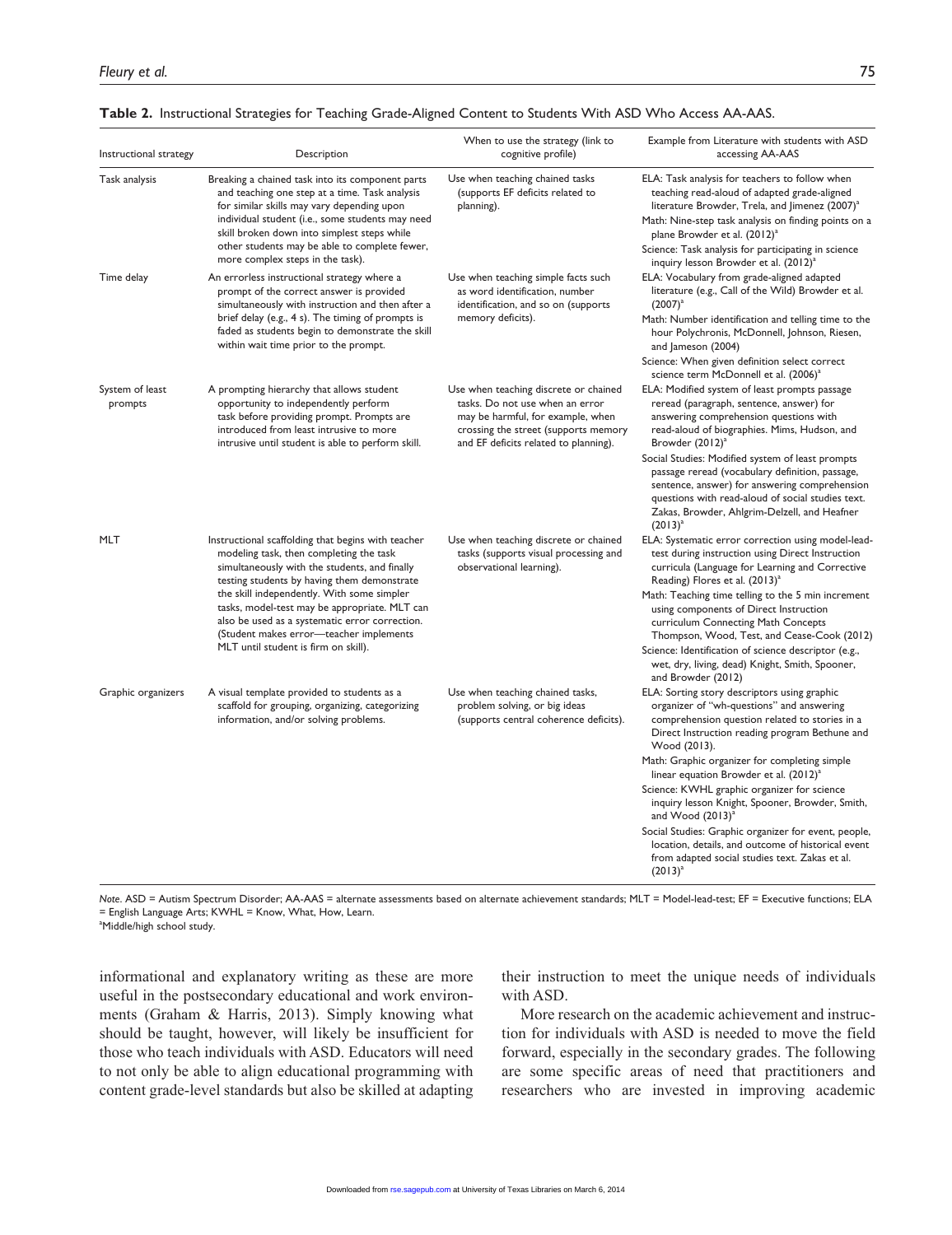achievement for individuals with ASD are asked to consider.

*Recognize the cognitive profiles for learners with ASD when adapting instruction.* There is an urgent need for the development of academic interventions that simultaneously target the specific learning needs of individuals with ASD and are appropriate for the secondary school context. With the CCSS, teachers will be presenting students with more complex texts across content areas, which will present additional challenges for individuals with ASD. Individuals with ASD will benefit from explicit instruction on specific cognitive processes employed by successful readers (e.g., locating referents, asking questions, repair strategies such as rereading) as they tackle more challenging texts (Randi, Newman, & Grigorenko, 2010). While initial studies of explicit strategy instruction have been found to be effective for adolescents with ASD, it is likely that instruction will require further adaptation to be effective for the broader spectrum. The challenge for researchers will be to develop strategies that build upon cognitive strengths (i.e., visual processing) and address areas of weaknesses (i.e., WCC, executive functioning).

*Recognize the need for multicomponent interventions.* There exists a strong relationship between social skills and academic performance (McClelland, Morrison, & Holmes, 2000). Teachers structure their instruction in a number of different ways, most of which require a level of active participation by the learner. Because there is a strong link between social and academic skills, it is important that researchers consider developing interventions that simultaneously address students' social and academic needs. This can be done by explicitly targeting both social (e.g., conversation skills) and academic (e.g., identifying key concepts in text) goals during academic instruction. Alternatively, some academic interventions may enhance social communication without explicitly targeting it. Researchers studying reading comprehension may consider adding social communication measures to identify if there are some collateral benefits in this area.

*Inform all educators about ASD.* Teachers' ability to understand their students' learning needs and abilities leads to the success of students with disabilities who participate in general education classes (Marino, 2010). Although special education teachers should be available to support general education teachers, it is important that general education teachers are able to collaborate with specialists and carry out educational plans, as it is deemed appropriate. Professional development of all teachers—preservice/inservice, special education/general education—should include coursework or resources focused on understanding ASD. Some advocacy groups (i.e., Organization for Autism Research) and federally funded projects (i.e., Center on Secondary Education for Students with ASD; National Professional Development Center on ASD) have already created such materials and present information in a way that is practitioner friendly and accessible to all individuals regardless of expertise level.

Although knowledge about how to effectively instruct individuals with ASD has grown over recent years, much more work needs to be done, particularly around adolescence and the transition to adulthood. Schools are experiencing increasing numbers of individuals with ASD who are accessing the general education curriculum and subsequently entering college or pursuing jobs. The limited information currently known about academic interventions for individuals with ASD is promising: Individuals with ASD are able to learn academic content that is aligned with state standards when provided with appropriate instruction and supports. Future research efforts focused on academic achievement for individuals with ASD are needed, and necessary, to support successful postsecondary outcomes for this population.

# **Authors' Note**

The opinions expressed represent those of the authors and do not represent views of the Institute of Education Sciences or the U.S. Department of Education.

#### **Declaration of Conflicting Interests**

The author(s) declared no potential conflicts of interest with respect to the research, authorship, and/or publication of this article.

# **Funding**

The author(s) disclosed receipt of the following financial support for the research, authorship, and/or publication of this article: The work reported here was supported by the Institute of Education Sciences, U.S. Department of Education through Grant R324C120006 and Grant R324B090005 awarded to University of North Carolina at Chapel Hill.

#### **References**

- Alberto, P. A., & Troutman, A. C. (2009). *Applied behavior analysis for teachers* (8th ed.). Upper Saddle River, NJ: Merrill.
- Asaro-Saddler, K., & Bak, N. (2013). Persuasive writing and selfregulation training for writers with autism spectrum disorders. *The Journal of Special Education*. Advance online publication. doi:10.1177/0022466912474101
- Baron-Cohen, S., Wheelwright, S., Burtenshaw, A., & Hobson, E. (2007). Mathematical talent is linked to autism. *Human Nature*, *18*, 125–131. doi:10.1007/s12110-007-9014-0
- Bethune, K. S., & Wood, C. L. (2013). Effects of wh-question graphic organizers on reading comprehension skills of students with autism spectrum disorders. *Education and Training in Autism and Developmental Disabilities*, *48*, 236–244. doi:10.1007/s10803-006-0206-y
- Browder, D. M., Trela, K., Courtade, G. R., Jimenez, B. A., Knight, V., & Flowers, C. (2012). Teaching mathematics and science standards to students with moderate and severe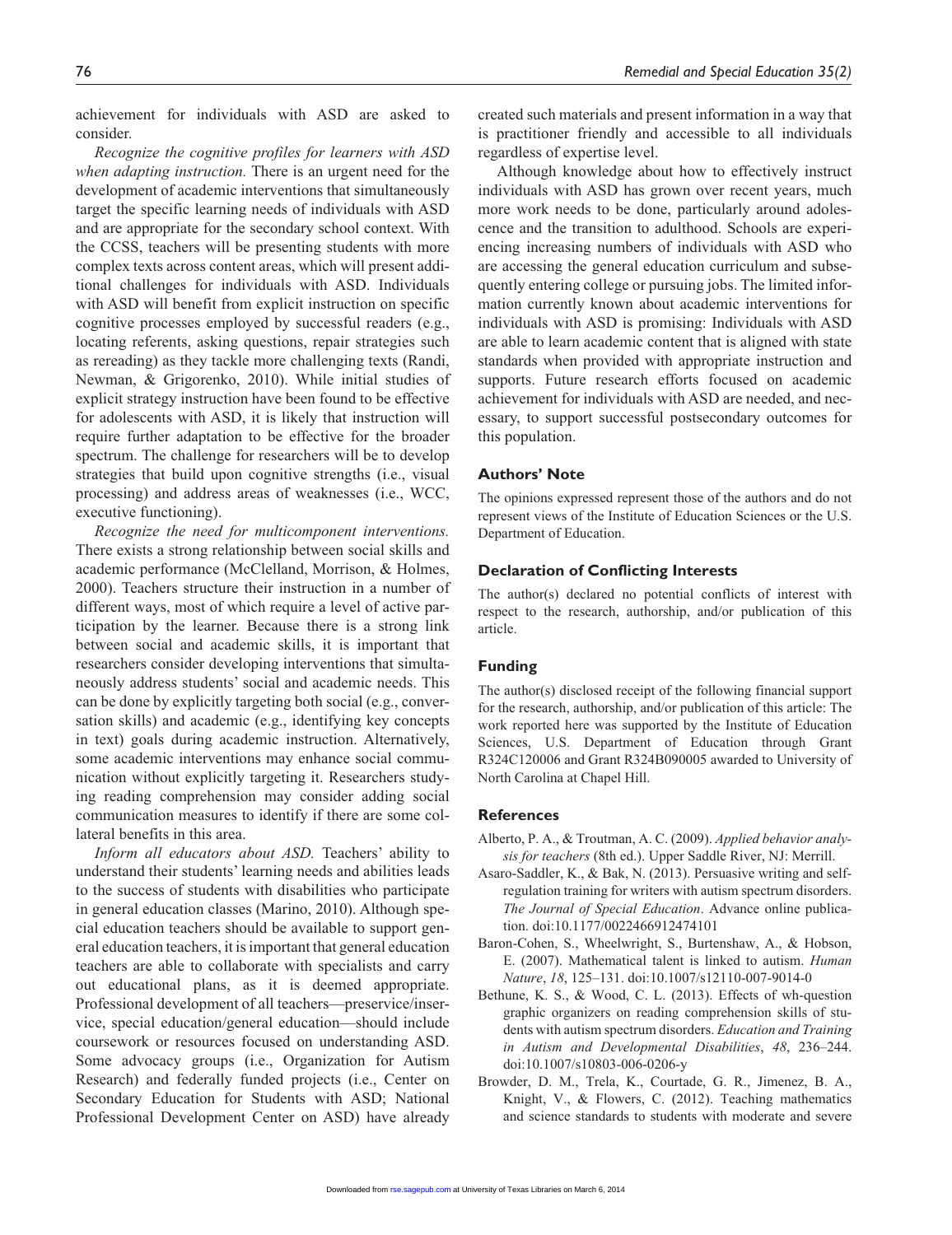developmental disabilities. *The Journal of Special Education*, *46*, 26–35. doi:10.1177/0022466910369942

- Browder, D. M., Trela, K., & Jimenez, B. (2007). Training teachers to follow a task analysis to engage middle school students with moderate and severe developmental disabilities in grade-appropriate literature. *Focus on Autism and Other Developmental Disabilities*, *22*, 206–219. doi:10.1177/1088 3576070220040301
- Brown, H. M., Oram-Cardy, J., & Johnson, A. (2013). A metaanalysis of the reading comprehension skills of individuals on the autism spectrum. *Journal of Autism and Developmental Disorders*, *43*, 932–955. doi:10.1007/s10803-012-1638-1
- Camarena, P. M., & Sarigiani, P. A. (2009). Postsecondary educational aspirations of high-functioning adolescents with autism spectrum disorders and their parents. *Focus on Autism and Other Developmental Disabilities*, *24*, 115–128. doi:10.1177/1088357609332675
- Carnahan, C. R., & Williamson, P. S. (2013). Does comparecontrast text structure help students with autism spectrum disorder comprehend science text? *Exceptional Children*, *79*, 347–363.
- Carnevale, A. P., Jayasundera, T., & Hanson, A. R. (2012). *Career and technical education: Five ways that pay along the way to the B.A*. Washington, DC: Georgetown University Center On Education and the Workforce.
- Carter, E. W., Cushing, L. S., Clark, N. M., & Kennedy, C. H. (2005). Effects of peer support interventions on students' access to the general curriculum and social interactions. *Research and Practice for Persons with Severe Disabilities*, *30*, 15–25.
- Cashin, A., & Barker, P. (2009). The triad of impairment in autism revisited. *Journal of Child and Adolescent Psychiatric Nursing*, *22*, 189–193. doi:10.1111/j.1744-6171.2009.00198
- Center on Secondary Education for Students With Autism Spectrum Disorder. Available from <http://csesa.fpg.unc.edu/>
- Charman, T., Jones, C. R. G., Pickles, A., Simonoff, E., Baird, G., & Happé, F. (2011). Defining the cognitive phenotype of autism. *Brain Research*, *1380*, 10–21. doi:10.1016/j. brainres.2010.10.075
- Chiang, H., Cheung, Y., Hickson, L., Xiang, R., & Tsai, L. Y. (2012). Predictive factors of participation in postsecondary education for high school leavers with autism. *Journal of Autism and Developmental Disorders*, *42*, 685–696. doi:10.1007/s10803-011-1297-7
- Chiang, H., & Lin, Y. (2007). Reading comprehension instruction for students with autism spectrum disorders: A review of the literature. *Focus on Autism and Other Developmental Disabilities*, *22*, 259–267. doi:10.1177/10883576070220040 801
- Church, C., Alisanski, S., & Amanullah, S. (2000). The social behavioral and academic experiences of children with Asperger syndrome. *Focus on Autism and Other Developmental Disabilities*, *15*, 12–20. doi:10.1177/108835760001500102
- Common Core State Standards Initiative. (2010). *Common core state standards: Preparing America's students for college and career*. Available from <http://www.corestandards.org>
- de Bildt, S., Systema, D., Kraijer, A., & Minderaa, R. (2004). Prevalence of pervasive developmental disorders in children and adolescents with mental retardation. *Journal of*

*Child Psychology and Psychiatry*, *46*, 275–286. doi:10.111 1/j.1469-7610.2004.00346

- Delano, M. (2007). Improving written language performance of adolescents with Asperger syndrome. *Journal of Applied Behavior Analysis*, *40*, 345–351. doi:10.1901/jaba.2007. 50–06
- Estes, A., Rivera, V., Bryan, M., Cali, P., & Dawson, G. (2011). Discrepancies between academic achievement and intellectual ability in the higher-functioning school-aged children with autism spectrum disorder. *Journal of Autism and Developmental Disorders*, *41*, 1044–1052. doi:10.1007/ s10803-010-1127-3
- Flores, M. M., Nelson, C., Hinton, V., Franklin, T. M., Strozier, S. D., Terry, L., & Franklin, S. (2013). Teaching reading comprehension and language skills to students with autism spectrum disorders and developmental disabilities using direct instruction. *Education and Training in Autism and Developmental Disabilities*, *48*, 41–48.
- Fuentes, C. T., Mostofsky, S. H., & Bastian, A. J. (2009). Children with autism show specific handwriting impairments. *Neurology*, *73*, 1532–1537. doi:10.1212/ WNL.0b013e3181c0d48c
- Graham, S., & Harris, K. (2013). Common core state standards, writing and students with LD: Recommendations. *Learning Disabilities Research & Practice*, *28*, 28–37.
- Grinter, E. J., Maybery, M. T., Pellicano, E., Badcock, J. C., & Badcock, D. R. (2010). Perception of shapes targeting local and global processes in autism spectrum disorders. *Journal of Child Psychology and Psychiatry*, *51*, 717–724.
- Happé, F., & Frith, U. (2006). The weak coherence account: Detail-focused cognitive style in autism spectrum disorders. *Journal of Autism and Developmental Disorders*, *36*, 5–25. doi:10.1007/s10803-005-0039-0
- Hill, E. L., & Frith, U. (2003). Understanding autism: Insights from mind and brain. *Philisophical Transactions of the Royal Society of London*, *358*, 281–289. doi:10.1098/rstb.2002.1209
- Jones, C. R., Happe, F., Golden, H., Marsden, A. J., Tregay, J., Simonoff, E., . . .Charman, T. (2009). Reading and arithmetic in adolescents with autism spectrum disorders: Peaks and dips in attainment. *Neuropsychologia*, *23*, 718–728. doi:10.1037/ a0016360
- Jones, C. R., Happe, F., Pickles, A., Marsden, A., Tregay, J., Baird, G., . . .Charman, T. (2011). "Everyday memory" impairments in autism spectrum disorders. *Journal of Autism and Developmental Disorders*, *41*, 455–464. doi:10.1007/ s10803-010-1067-y
- Joseph, R., & Tager-Flusberg, H. (2004). The relationship of theory of mind and executive functions to symptom type and severity in children with autism. *Development and Psychopathology*, *16*, 137–155. doi:10.1017/S095457940404444X
- Kaku, M. (2011). *Physics of the future: How science will shape human destiny and our daily lives by the year 2100*. New York, NY: Doubleday.
- Knight, V. F., Smith, B., Spooner, F., & Browder, D. (2012). Using explicit instruction to teach science descriptors to students with autism spectrum disorder. *Journal of Autism and Developmental Disorders*, *42*, 378–389. doi:10.1007/s10803- 011-1258-1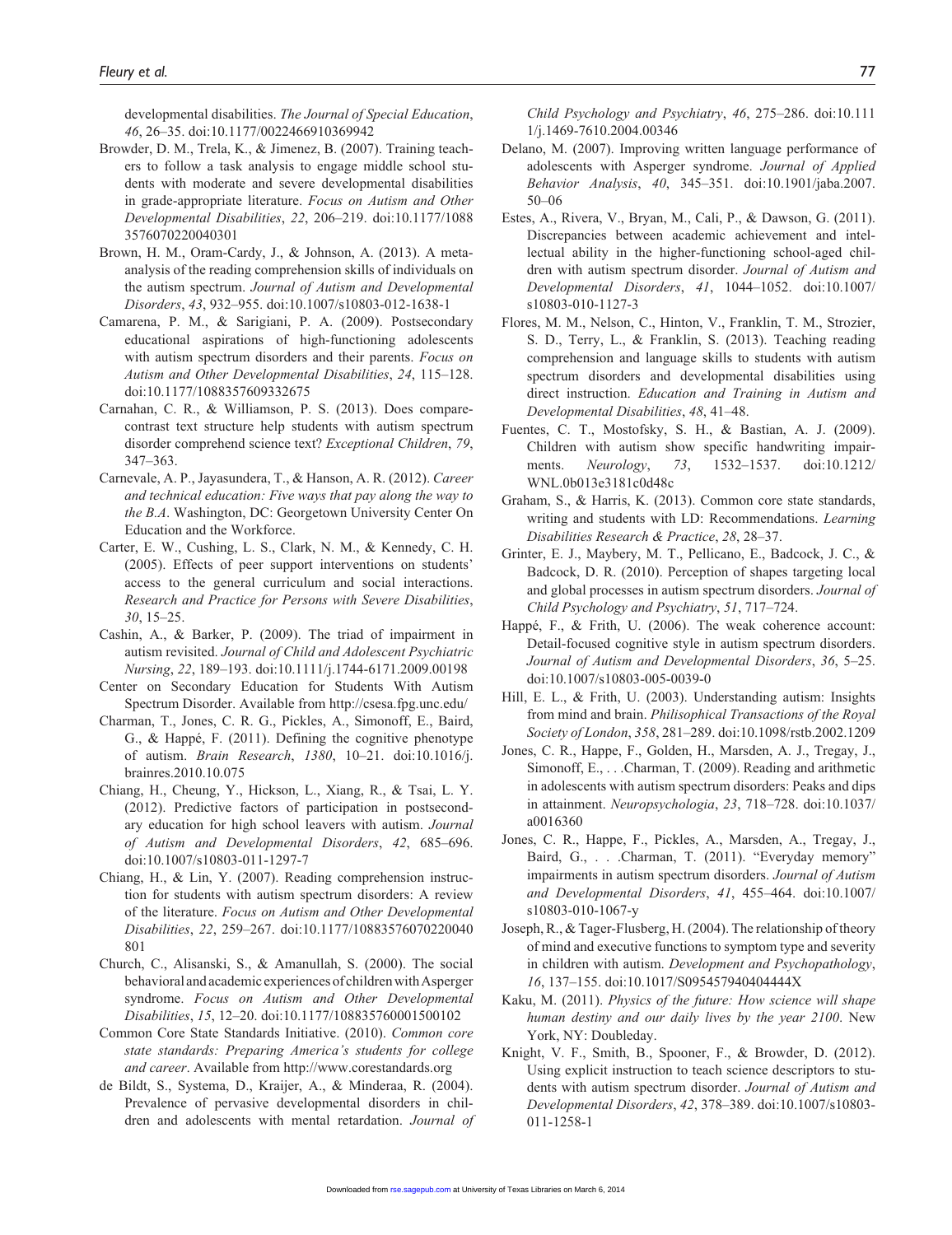- Knight, V. F., Spooner, F., Browder, D. M., Smith, B. R., & Wood, C. L. (2013). Using graphic organizers and systematic instruction to teach science concepts to students with autism spectrum disorder. *Focus on Autism and Other Developmental Disabilities*, *42*, 378–389. doi:10.1177/0022466910369942
- Knight, V., Wood, C., Spooner, F., Browder, D., & O'Brien, C. (in press). Teaching students with ASD science concepts via e-text and explicit instruction. *Research in Autism Spectrum Disorders*.
- Koegel, L. K., Koegel, R. L., Frea, W., & Green-Hopkins, I. (2003). Priming as a method of coordinating educational services for students with autism. *Language, Speech, and Hearing Services in Schools*, *34*, 228–235. doi:10.1044/0161- 1461(2003/019)
- Kunda, M., & Goel, A. K. (2011). Thinking in pictures as a cognitive account of autism. *Journal of Autism and Developmental Disorders*, *41*, 1157–1177. doi:10.1007/s10803-010-1137-1
- Lecavalier, L. (2006). Behavioral and emotional problems in young people with pervasive developmental disorders: Relative prevalence, effects of subject characteristics, and empirical classification. *Journal of Autism and Developmental Disorders*, *36*, 1101–1114. doi:10.1007/s10803-006-0147-5
- Marino, M. T. (2010). Defining a technology research agenda for elementary and secondary students with learning and other high-incidence disabilities in inclusive science classrooms. *Journal of Special Education Technology*, *25*(1), Article 1.
- Mayes, S., & Calhoun, S. (2003). Analysis of WISC-III, Stanford-Binet: IV, and academic achievement scores in children with autism. *Journal of Autism and Developmental Disorders*, *33*, 329–339. doi:10.1023/A:1024462719081
- McClelland, M. M., Morrison, F. J., & Holmes, D. L. (2000). Children at risk for early academic problems: The role of learning-related social skills. *Early Childhood Research Quarterly*, *15*, 307–329. doi:10.1016/S0885-2006(00)00069- 7
- McCutchen, D. (2003). Cognitive factors in the development of children's writing. In C. MacArthur, S. Graham, & J. Fitzgerald (Eds.), *Handbook of writing research* (pp. 115– 130). New York, NY: Guilford Press.
- McDonnell, J., Johnson, J. W., Polychronis, S., Riesen, T., Jameson, M., & Kercher, K. (2006). Comparison of oneto-one embedded instruction in general education classes with small group instruction in special education classes. *Education and Training in Developmental Disabilities*, *41*, 125–138.
- Migliore, A., Timmons, J., Butterworth, J., & Lugas, J. (2012). Predictors of employment and postsecondary education of youth with autism. *Rehabilitation Counseling Bulletin*, *55*, 176–184. doi:10.1177/0034355212438943
- Mims, P. J., Hudson, M. E., & Browder, D. M. (2012). Using read-alouds of grade-level biographies and systematic prompting to promote comprehension for students with moderate and severe developmental disabilities. *Focus on Autism and Other Developmental Disabilities*, *27*, 67–80. doi:10.1177/1088357612446859
- Minshew, N. J., Goldstein, G., & Siegel, D. J. (1997). Neuropsychologic functioning in autism: Profile of a complex information processing disorder. *Journal of the International Neuropsychological Society*, *3*, 303–316.
- Minshew, N. J., Goldstein, G., Taylor, H. G., & Siegel, D. J. (1994). Academic achievement in high functioning autistic individuals. *Journal of Clinical and Experimental Neuropsychology*, *16*, 261–270. doi:10.1080/01688639408402637
- Morrow, L. M., & Carnahan, C. (2010). Exemplary and balanced literacy instruction. In C. Carnahan & P. Williamson (Eds.), *Quality literacy instruction for students with autism spectrum disorders* (pp. 189–216). Shawnee Mission, KS: AAPC Textbooks.
- Myles, B. S., Ferguson, H., & Hagiwara, T. (2007). Using a personal digital assistant to improve the recording of homework assignments by an adolescent with Asperger syndrome. *Focus on Autism and Other Developmental Disabilities*, *22*, 96–99. doi:10.1177/10883576070220021001
- Myles, B. S., & Simpson, R. L. (2001). Effective practices for students with Asperger syndrome. *Focus on Exceptional Children*, *34*(3), 1–14.
- Nation, K., Clarke, P., Wright, B., & Williams, C. (2006). Patterns of reading ability in children with autism spectrum disorder. *Journal of Autism and Developmental Disorders*, *36*, 911– 919. doi:10.1007/s10803-006-0130-1
- National Academies. (2010). *Rising above the gathering storm, revisited: Rapidly approaching category 5*. Washington, DC: The National Academies Press.
- National Longitudinal Transition Study–2 (n.d.). Retrieved from <http://www.nlts2/org/fact-sheets/index.html>
- National Professional Development Center on Autism Spectrum Disorders. Available from<http://autismpdc.fpg.unc.edu/>
- National Research Council. (2001). *Educating children with autism*. Washington, DC: National Academy Press.
- Newman, L. (2007). *Secondary school experiences of students with autism: Facts from NLTS2*. Washington, DC: National Center for Special Education Research.
- Noens, I. J., & van Berckelaer-Onnes, I. A. (2005). Captured by details: Sense-making, language and communication in autism. *Journal of Communication Disorders*, *38*, 123–141. doi:10.1016/j.jcomdis.2004.06.002
- Norbury, C., & Bishop, D. M. (2002). Inferential processing and story recall in children with communication problems: A comparison of specific language impairment, pragmatic language impairment and high-functioning autism. *International Journal of Language & Communication Disorders*, *37*, 227– 251. doi:10.1080/13682820210136269
- Noterdaeme, M., Wriedt, E., & Hohne, C. (2010). Asperger's syndrome and high-functioning autism: Language, motor and cognitive profiles. *European Child & Adolescent Psychiatry*, *19*, 475–478. doi:10.1007/s00787-009-0057-0
- Office of Special Education and Rehabilitative Services, U.S. Department of Education. (2008). *Thirtieth Annual Report to Congress on the Implementation of the Individuals With Disabilities Education Act, Parts B and C. 2008*. Retrieved from [http://www2.ed.gov/about/reports/annual/osep/2008/](http://www2.ed.gov/about/reports/annual/osep/2008/parts-b-c/index.html) [parts-b-c/index.html](http://www2.ed.gov/about/reports/annual/osep/2008/parts-b-c/index.html)
- Organization for Autism Research. Available from [http://www.](http://www.researchautism.org/) [researchautism.org/](http://www.researchautism.org/)
- Peck, C. A. (1985). Increasing opportunities for social control by children with autism and severe handicaps: Effects of student behavior and perceived classroom climate. *Journal of the Association for Persons with Severe Handicaps*, *10*, 183–193.